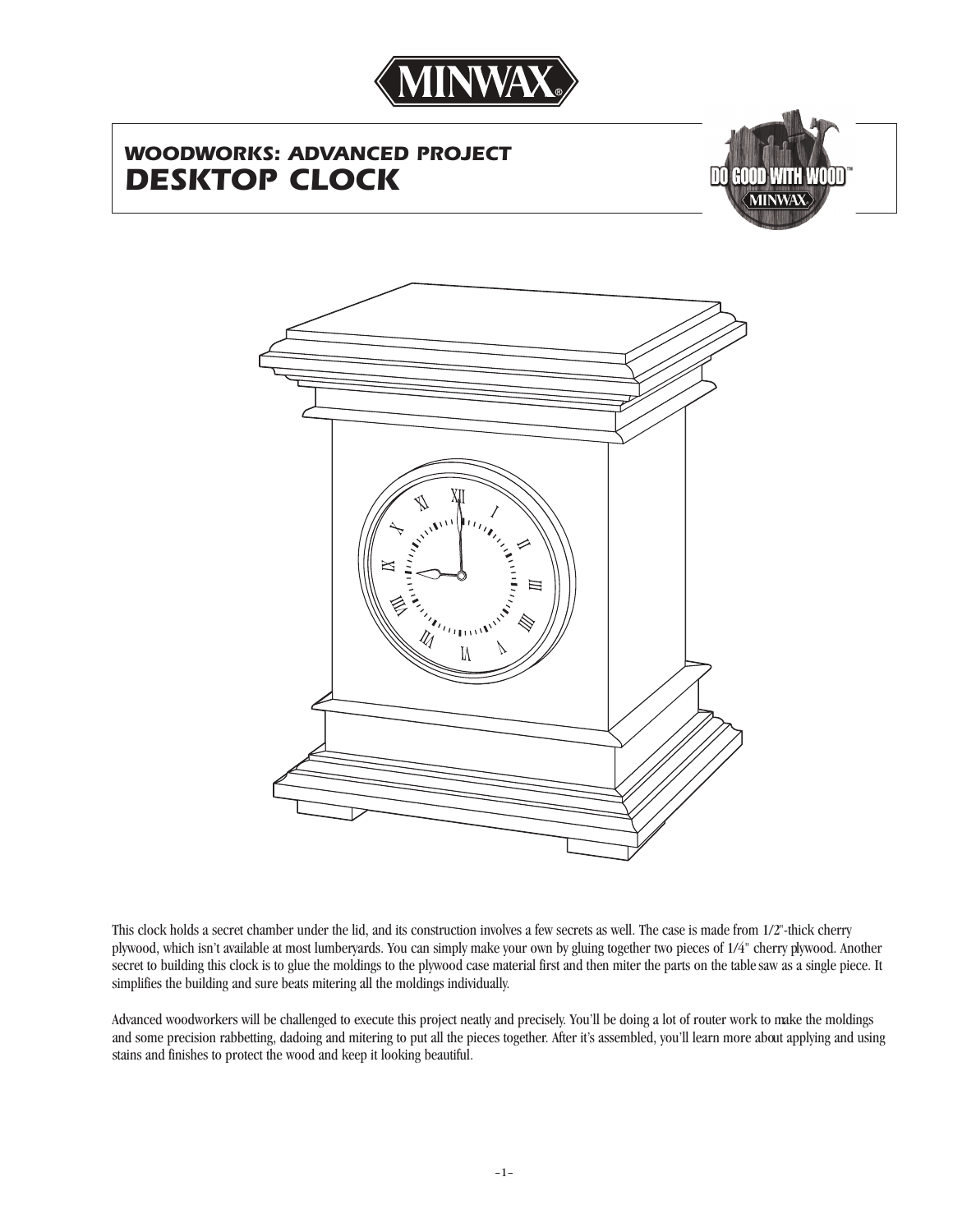# *TOOLS REQUIRED SHOPPING LIST*

### **Hand Tools**

- Backsaw
- Miter box
- Spring clamps
- Toggle clamps

### **Power Tools**

- Table saw
- Planer
- Router in a router table; a classic router bit and a 1/8" round-over bit
- Drill press with an adjustable circle cutter

### **Miscellaneous**

- Pencil
- Safety glasses
- Carpenter's glue
- Masking tape
- 120-, 150- and 220-grit sandpaper
- Clean, lint-free cloths
- Respirator
- Gloves for finishing
- Mineral spirits (for oilbased stains and finishes)
- Water-filled metal container with tight-fitting lid (for oilbased stains and finishes)
- $-$  Minwax<sup>®</sup> Wood Finish™ Stain Brush or other good quality, natural bristle brush (for oil-based stains and finishes)
- Minwax® Polycrylic® Brush or other good quality, synthetic bristle brush (for water-based stains and finishes)

| <b>Item</b>                                          | <b>Quantity</b>                                      |  |  |  |
|------------------------------------------------------|------------------------------------------------------|--|--|--|
| $1/4$ " cherry-veneer plywood                        | 16" x 32" sheet; grain should                        |  |  |  |
|                                                      | run across the short dimension.                      |  |  |  |
| $3/4$ " cherry                                       |                                                      |  |  |  |
|                                                      | 3" wide by 32" long, 1 pc.<br>3/4" x 6" x 48", 1 pc. |  |  |  |
| Battery-powered clock mechanism (see Source, page 5) |                                                      |  |  |  |

# *WOOD FINISHING PRODUCTS*

### **Recommended Finish**

- Prep: Prep: Minwax® Pre-Stain Wood Conditioner
- Stain: Minwax® Wood Finish™ English Chestnut (or your choice of 24 Minwax® Wood Finish™ Stain colors)
- Finish: Minwax® Fast-Drying Polyurethane Semi-Gloss

### **Alternate Finish**

- Prep: Minwax® Water Based Pre-Stain Wood Conditioner
- Stain: Minwax® Water Based Wood Stain Spice, (or a Minwax® Water Based Wood Stain of your choice, available in 50 custom-mixed colors and a White Wash Pickling Stain.)
- Finish: Minwax® Polycrylic® Protective Finish Semi-Gloss

### Overall Dimensions: 8" x 6-3/8" x 5-3/8"

|              | <b>Key Part</b>                     |                | Pcs. Material  | <b>Dimensions</b>               | <b>Notes</b>                           |
|--------------|-------------------------------------|----------------|----------------|---------------------------------|----------------------------------------|
| $\mathbf{A}$ | Front, back                         | 2              | cherry         | $1/2$ " x 4-3/4" x 7-1/2"       | Cut to final widths after              |
|              |                                     |                |                |                                 | attaching moldings C through K.        |
|              |                                     |                |                |                                 |                                        |
| B            | <b>Sides</b>                        | 2              | cherry plywood | $3-3/4$ " x 7-1/2"              |                                        |
| C            | Upper flat trim (front/back)        | 2              | cherry         | $1/8$ " x $3/8$ " x $5$ "       | Rough-cut parts C through K to 32"     |
| D            | Upper flat trim (sides)             | 2              | cherry         | $1/8$ " x $3/8$ " x $4$ "       | long. They will be cut to final length |
| E            | Lower flat trim (front/back)        | 2              | cherry         | $1/8$ " x $3/4$ " x $5$ "       | after they are attached to the 1/2"    |
| F            | Lower flat trim (sides)             | 2              | cherry         | $1/8$ " x $3/4$ " x $4$ "       | plywood that makes up parts A and B.   |
| $\mathsf{G}$ | Top classic molding (front/back)    | 2              | cherry         | 5/8" x 3/4" x 6-1/4"            |                                        |
| H            | Top classic molding (sides)         | 2              | cherry         | $5/8$ " x $3/4$ " x $5-1/4$ "   |                                        |
|              | Bottom classic molding (front/back) | 2              | cherry         | $3/4$ " x $3/4$ " x 6-1/4"      |                                        |
| K            | Bottom classic molding (sides)      | 2              | cherry         | $3/4$ " x $3/4$ " x $5-1/4$ "   |                                        |
| L            | Half-bead trim (front and back)     | $\overline{4}$ | cherry         | $1/8$ " x $5/16$ " x $5-1/8$ "  |                                        |
|              |                                     |                |                |                                 |                                        |
| M            | Half-bead trim (sides)              | $\overline{4}$ | cherry         | $1/8$ " x 5/16" x 4-1/8"        |                                        |
| N            | Lid                                 |                | cherry         | $3/4$ " x 4-5/8" x 5-5/8"       |                                        |
| $\mathbf{P}$ | Half-bead trim for lid (front/back) | 2              | cherry         | $1/8$ " x 5/16" x 6"            |                                        |
| $\theta$     | Half-bead trim for lid (sides)      | 2              | cherry         | $1/8$ " x 5/16" x 5"            |                                        |
| R            | <b>Bottom</b>                       |                | cherry         | $1/2$ " x $3-1/4$ " x $4-1/4$ " |                                        |
| S            | Feet                                | 4              | cherry         | $5/16$ " x 1" x 1"              |                                        |

Recommended Wood - Cherry Alternate Wood - Mahogany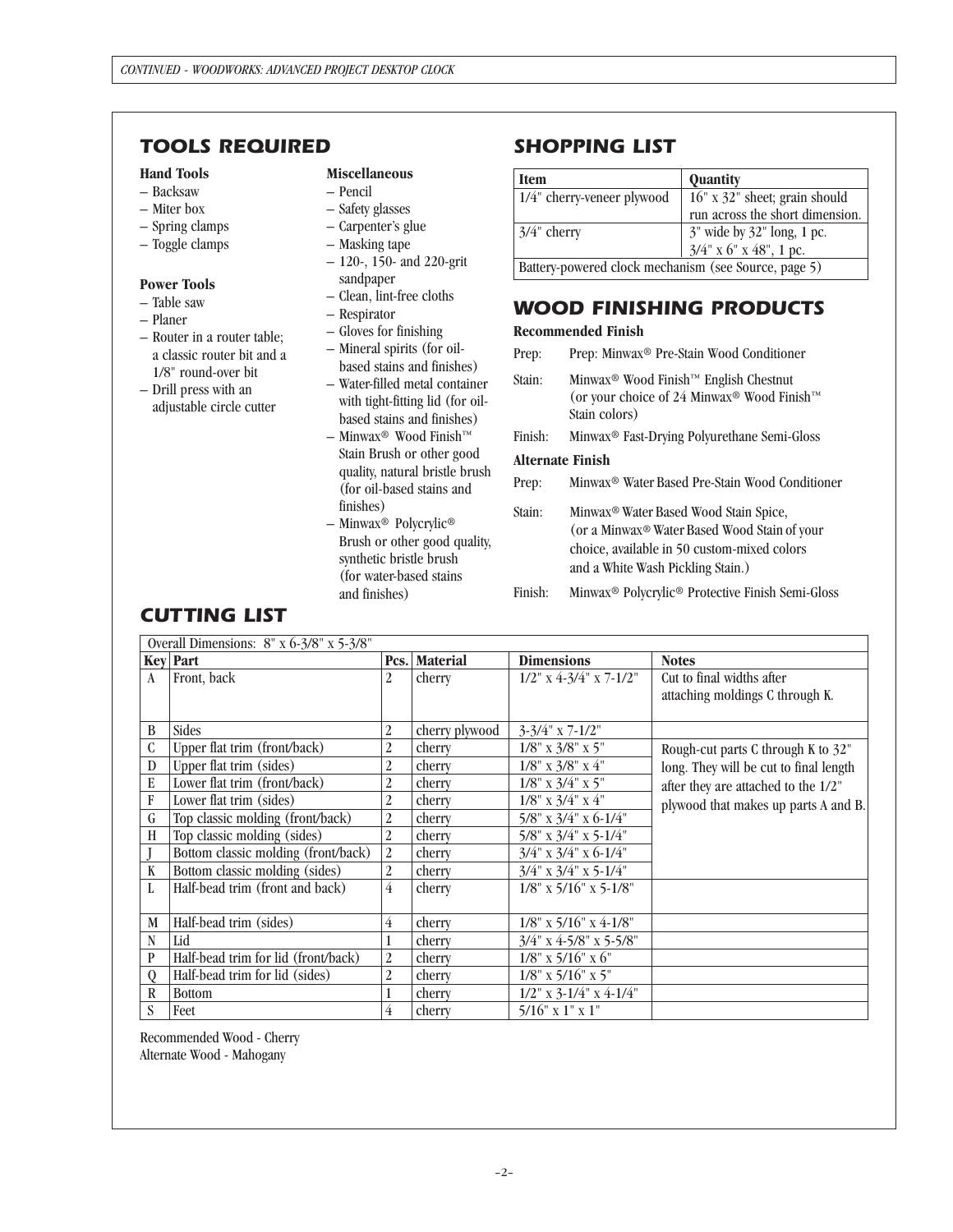### *BEFORE YOU BEGIN*

Good craftsmanship begins and ends with good work habits, so make the following steps part of your routine workshop practice. If you have any doubts or questions about how to proceed with a project, always discuss them with your instructor.

- Carefully and fully review plans and instructions before putting a tool to the project lumber.
- Work sensibly and safely. Wear safety goggles and the appropriate respirator whenever making sawdust or working with thinners or other solvents.
- At the end of every work session, clean up your shop area and put away all portable tools.

### *CUTTING AND ASSEMBLY PROCEDURE*

**1.** Cut two 32" x 8" pieces of 1/4" cherry plywood so that the grain runs across the short dimension. Glue them together to form the 1/2" plywood needed for the clock case. Use a few bricks as clamps and a piece of cardboard to protect the plywood from getting scratched. After the glue has dried, rip the plywood to 7-1/2" wide. Take about 1/4" off each edge so they are both straight and parallel. Next, cut two 1/8" dadoes in the face of the plywood (Fig. 1). Use a push block for safety and to maintain even pressure while cutting.

**2.** Make the upper and lower flat trim pieces (C, D, E and F). Insert temporary spacer strips (use no glue) in the small dadoes in the panel to provide a stop for the flat trim to push up against, and glue the flat trim to the plywood panel (Fig. 2). Remove the spacer sticks before the glue dries to prevent them from getting stuck.

**3.** Cut a strip of cherry for the top and bottom moldings (G, H, J and K). Use feather boards to hold the molding against the fence and table for the smoothest cut. Shape these pieces with a classic router bit. Note that the top moldings are 1/8" thinner than the bottom moldings and they are attached to the plywood so they mirror each other (Fig. 1). Glue and clamp them to the plywood (Fig. 3). The edge of the molding and the plywood should be flush. If they're not, wait until the glue has dried and trim the parts flush on your table saw. Complete the plywood panel by cutting a rabbet at the top and bottom on the backside (Fig. 1).

**4.** Make the half-bead trim (L, M, P, Q) that goes around the case and the lid. This trim is very small, but is easy to make using the step-bystep cutting sequence shown in Fig. 5. Apply a thin bead of glue to the pieces that wrap around the case (L, M) and clamp them into the 1/8" x 1/8" dadoes previously occupied by the spacer sticks. If any glue squeezes out, wipe it away immediately with a damp sponge or towel.

**5.** Set your table saw blade to 45 degrees and use a table saw sled to miter the clock's four sides. Start by cutting the sides about 1/4" oversize. Then miter the sides to their final width. Hold each piece in place with a toggle clamp to ensure a straight cut and to keep your hands out of harm's way.

*Woodworker's Tip: Cut slowly to avoid chip-out on the moldings. If you do get a chip, save it and glue it back on. Use a toothpick to apply the glue and masking tape to hold the chip in place.*

**6.** Drill the opening for the clock insert into the front panel. The clock insert is centered vertically on the front between the two half-bead trim pieces (L). Set the drill press to its slowest speed and hold the part with two toggle clamps. Secure a backer board to the drill table with a couple of clamps. The backer board will ensure that the cutter makes a clean cut on the backside.

**7.** Apply glue to two sides first and hold them together with masking tape. Add the other two sides one at a time. Grasp the tape firmly and pull the parts tightly together. Then glue in the bottom and add the four feet (S) 1/8" in from the edges of the molding. Next make the lid (N). Cut the rabbets on the bottom of the lid (Fig. 4). Check that the lid fits easily into the rabbet in the top of the clock case.

**8.** Using a small backsaw and a miter box, miter the half-bead trim that goes around the lid (P, Q) and attach it to the underside of the lid (Fig. 6). You'll need some small spring clamps to hold these trim pieces in place while the glue dries. Remove one of the plastic jaw covers from the spring clamp to provide more pressure on the small trim. Leave the other jaw cover on to protect the top from getting dented.

# *STAINING AND FINISHING*

*Woodworker's Tip: Though you may be tempted to cut short your sanding, preparation and application time, don't do it. These tasks are very important steps in obtaining a high-quality finish. Remember, it is the finish, just as much as the fit and smoothness of the parts that will have great bearing on how people judge your craftsmanship. To ensure an excellent result, follow the steps listed in this section and also the instructions the finish manufacturer puts on its products.*

### **FINISHING TIPS**

- Test the stains and finishes you are planning to use on scraps of wood. On the back of the scrap, mark the stain/finish combination and the type of wood. Allow all samples to dry thoroughly before making your final finish selection. Save your samples for quick reference on future projects.
- All stains and finishes must be allowed to dry thoroughly between coats. Remember that drying times can vary due to humidity and other climatic conditions.
- If you have some leftover stain or finish, wipe the can rim so that stain or finish in the rim won't dry out and prevent the lid from forming a tight seal.
- Brushes used for water-based products, such as Minwax® Water-Based Wood Stains or Minwax® Polycrylic® Protective Finish, should be cleaned with soap and water; oil-based finishes must be cleaned with mineral spirits.

**9.** Sand all pieces with 120-grit paper, then move up to 220-grit to complete the pre-finish smoothing. Use an orbital sander and with-thegrain sanding strokes to remove any marks or scratches. Wipe the piece carefully with a clean, lint-free cloth lightly dampened with mineral spirits.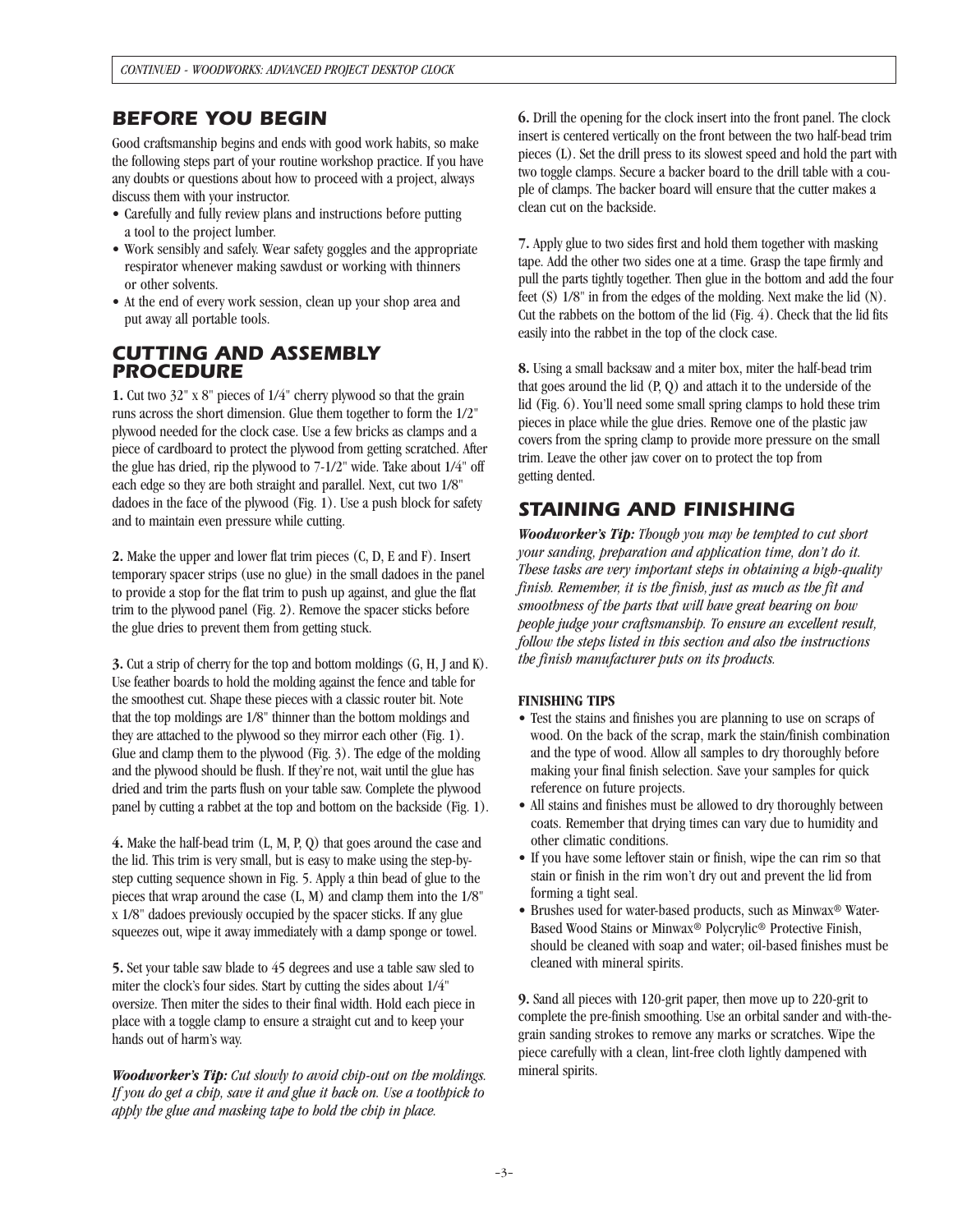#### **Recommended Finish**

**10.** Apply the Minwax® Wood Finish™ you've chosen to the interior surfaces using a natural bristle brush and a clean, lint-free cloth following the directions on the can. The brush will help you get the stain into the many inside corners and other tight spots. Allow the Wood Finish™ to set for about 5 to 15 minutes, then wipe off any excess. To achieve a deeper color, you may apply a second coat after 4-6 hours, repeating the application directions for the first coat. Allow the stain to dry for 24 hours before applying the protective clear finish.

*Woodworker's Tip: When wiping off stain, make certain that your last wipe with the cloth goes with the grain of the wood. This way, any stain you might miss during wipe-off will be visually minimized by the wood grain.*

**11.** Apply Minwax® Fast-Drying Polyurethane following the directions on the can. Use a good quality, natural bristle brush. Allow the first coat to dry overnight.

**12.** The next day, sand all surfaces lightly with 220-grit or finer sandpaper using with-the-grain strokes. Wipe all surfaces with a cloth lightly dampened with mineral spirits. Apply a second coat of polyurethane and set the piece aside to cure overnight.

**13.** The following day, sand all surfaces lightly with 220-grit paper. Wipe the piece with a cloth lightly dampened with mineral spirits and apply the third and final coat of polyurethane. When the polyurethane is dry, apply a thin bead of glue to the trim pieces (L, M) and clamp them to the clock case. If any glue squeezes out, wipe it away immediately with a damp sponge or paper towel. Allow the piece to cure for a few days before installing the clock mechanism. It's simply a pressure fit and requires no fasteners.

#### **Alternate Finish**

Before applying Minwax® Water-Based Wood Stain to a hardwood or softwood, apply Minwax® Pre-Stain Water-Based Wood Conditioner following the directions on the can. After 1 to 5 minutes, wipe off all excess conditioner using a clean, lint-free cloth. Wait 15 to 30 minutes then use fine-grade sandpaper to sand off any "whiskers" raised by the conditioner. Proceed to the staining within 2 hours.

**14.** Apply the Minwax® Water-Based Wood Stain you've chosen using either a nylon/polyester brush or soft cloth. Allow stain to penetrate no longer than 3 minutes. While stain is still wet, wipe off all excess with a clean cloth that's been lightly dampened with stain. Allow the piece to dry for 2 hours before applying a second coat, if desired. Allow the pieces to dry overnight before assembling and applying the protective clear finish.

*Woodworker's Tip: Minwax® Water-Based Wood Stain is available in 50 custom-mixed colors and a White Wash Pickling Stain. So, you can actually pick and apply a color to complement the décor of the room in which the clock will be placed. For this reason, make sure you look over all of the Minwax® color charts or go to* **minwax.com** *before making your final selection.*

**15.** After allowing the assembled piece to dry overnight, apply Minwax® Polycrylic® Protective Finish following the directions on the can. Stir the can contents thoroughly before starting and periodically repeat the stirring during your work session.

**16.** Working a small area at a time to maintain a wet edge, apply the first coat. Work quickly and make the final strokes in each newly finished section using with-the-grain brushstrokes.

**17.** Allow the finish to dry a minimum of 2 hours. Then sand lightly with 220-grit or finer sandpaper wrapped around a soft backup block. Thoroughly wipe all surfaces with a cloth lightly dampened with water.

**18.** Repeat steps 15 and 16 to apply the second and final coat. Allow the piece to cure for a few days before installing the clock mechanism. It's simply a pressure fit and requires no fasteners.

#### **PRODUCT SAFETY**

For your safety and the safety of those you work with, always read the safety warnings, which manufacturers print on their labels, and follow them to the letter. Typical safety advice and instructions will contain information such as the following:

**WARNING!** Removal of old paint by sanding, scraping or other means may generate dust or fumes that contain lead. Exposure to lead dust or fumes may cause brain damage or other adverse health effects, especially in children or pregnant women. Controlling exposure to lead or other hazardous substances requires the use of proper protective equipment, such as properly fitted respirator (NIOSH approved) and proper containment and cleanup. For more information, call the National Lead Informations Center at 1-800-424-LEAD (in US) or contact your local health authority.

**When using oil-based wood finishing products: CAUTIONS: CONTAINS ALIPHATIC HYDROCARBONS. Contents are COMBUSTIBLE.** Keep away from heat and open flame. **VAPOR HARMFUL.** Use only with adequate ventilation. To avoid overexposure, open windows and doors or use other means to ensure fresh air entry during application and drying. If you experience eye watering, headaches, or dizziness, increase fresh air, or wear respiratory protection (NIOSH approved) or leave the area. Avoid contact with eyes and skin. Wash hands after using. Keep container closed when not in use. Do not transfer contents to other containers for storage.

**FIRST AID:** In case of eye contact, flush thoroughly with large amounts of water for 15 minutes and get medical attention. For skin contact, wash thoroughly with soap and water. In case of respiratory difficulty, provide fresh air and call physician. If swallowed, call Poison Control Center, hospital emergency room, or physician immediately. **NOTICE:** Reports have associated repeated and prolonged occupational exposure to solvents with permanent brain and nervous system damage. Intentional misuse by deliberately concentrating and inhaling contents may be harmful or fatal.

**WARNING:** This product contains a chemical known to the State of California to cause cancer and birth defects or other reproductive harm.

**DO NOT TAKE INTERNALLY. KEEP OUT OF REACH OF CHILDREN.**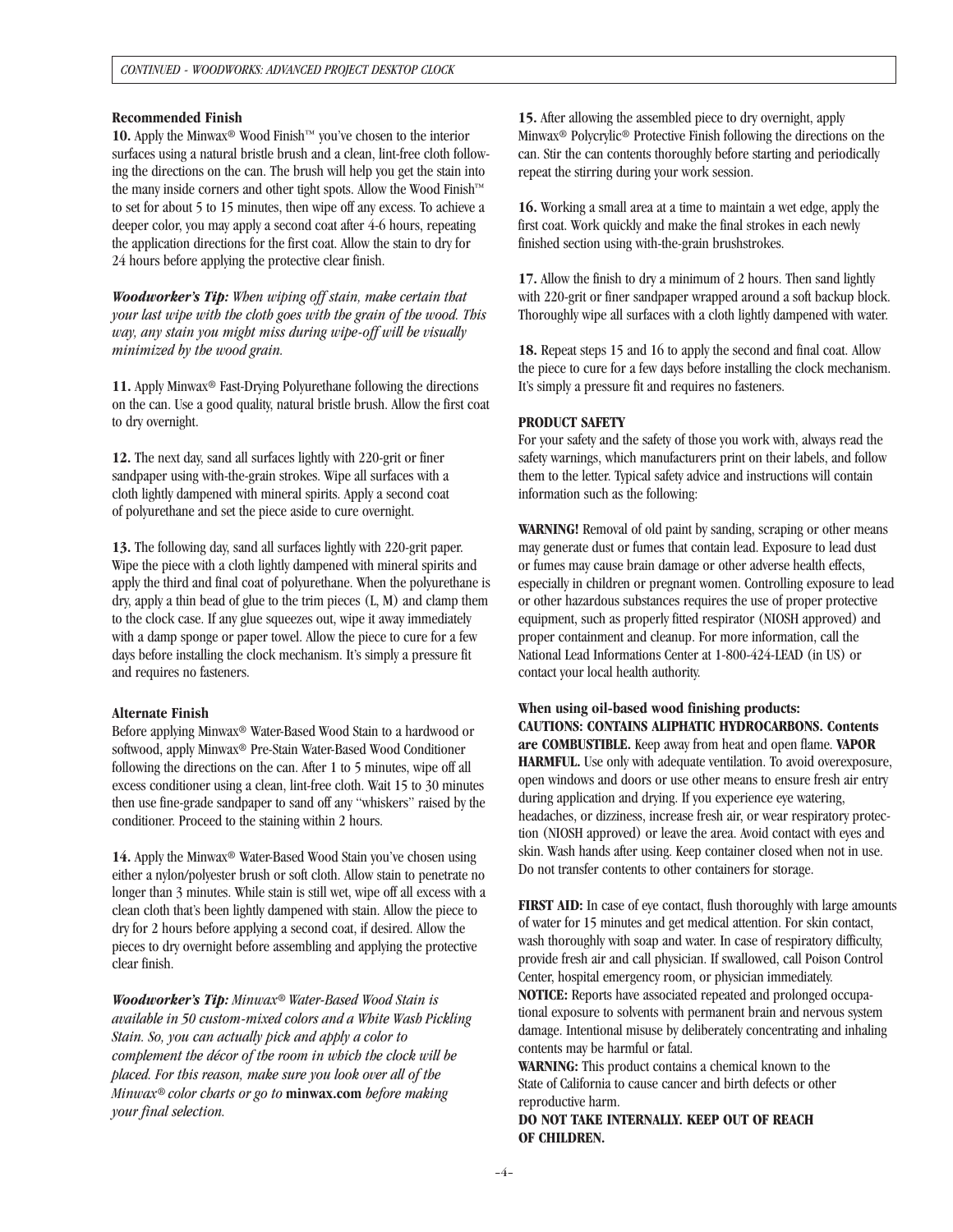#### **When using water-based wood finishing products:**

**CAUTIONS:** Use Only With Adequate Ventilation. To avoid overexposure, open windows and doors or use other means to ensure fresh air entry during application and drying. If you experience eye watering, headaches, or dizziness, increase fresh air, or wear respiratory protection (NIOSH approved), or leave the area. Avoid contact with eyes and skin. Wash hands after using. Keep container closed when not in use. Do not transfer contents to other containers for storage.

**FIRST AID:** In case of eye contact, flush thoroughly with large amounts of water. Get medical attention if irritation persists. If swallowed, get medical attention immediately.

**WARNING:** Contains Alkyl propanols, ethylene glycol, n-methyl pyrrolidone. **VAPOR HARMFUL.** Use only with adequate ventilation. To avoid overexposure, open windows and doors or use other means to ensure fresh air entry during application and drying. If you experience eye watering, headaches, or dizziness, increase fresh air, or wear respiratory protection (NIOSH approved) or leave the area. Avoid contact with eyes and skin. Wash hands after using. Keep container closed when not in use. Do not transfer contents to other containers for storage.

#### **DO NOT TAKE INTERNALLY.**

**FIRST AID:** In case of eye contact, flush thoroughly with large amounts of water for 15 minutes and get medical attention. For skin contact, wash thoroughly with soap and water. In case of respiratory difficulty, provide fresh air and call physician. If swallowed, call Poison Control Center, hospital emergency room, or physician immediately.

#### **DELAYED EFFECTS FROM LONG-TERM OVEREXPOSURE.**

Contains solvents which can cause permanent brain and nervous system damage. Intentional misuse by deliberately concentrating and inhaling contents may be harmful or fatal. **WARNING:** This product contains a chemical known to the State of California to cause cancer and birth defects or other reproductive harm.

**KEEP OUT OF REACH OF CHILDREN.**

#### **SAFE DISPOSAL OF RAGS AND WASTE.**

**DANGER:** Rags, steel wool, other waste soaked with this product, and sanding residue may spontaneously catch fire if improperly discarded. Immediately place rags, steel wool, other waste soaked with this product, and sanding residue in a sealed, water-filled, metal container. Dispose of in accordance with local fire regulations.

#### **Source**

Clock insert, #23995, \$10.59 Rockler Companies, Inc. (800) 279-4441 www.rockler.com

> This project was adapted with permission from *American Woodworker* magazine, Home Services Publications, Inc., an affiliate of Reader's Digest Association, Inc., Suite 700, 2915 Commers Drive, Eagan, MN 55121. ©Copyright 2004. All rights reserved. For subscriptions call toll-free: 1-800-666-3111.

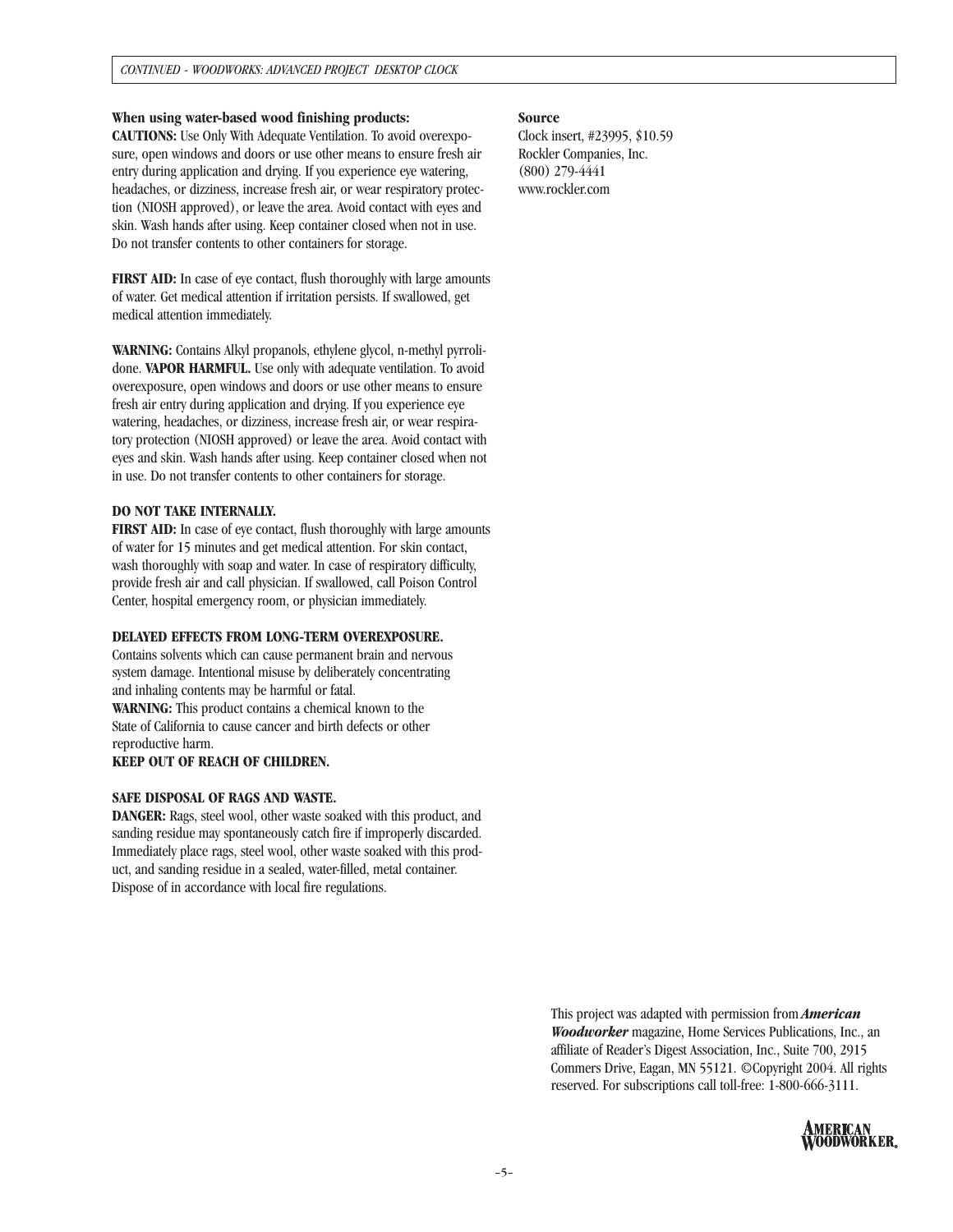# *FIG 1. CLOCK DETAIL*



**AMERICAN<br>WOODWORKER**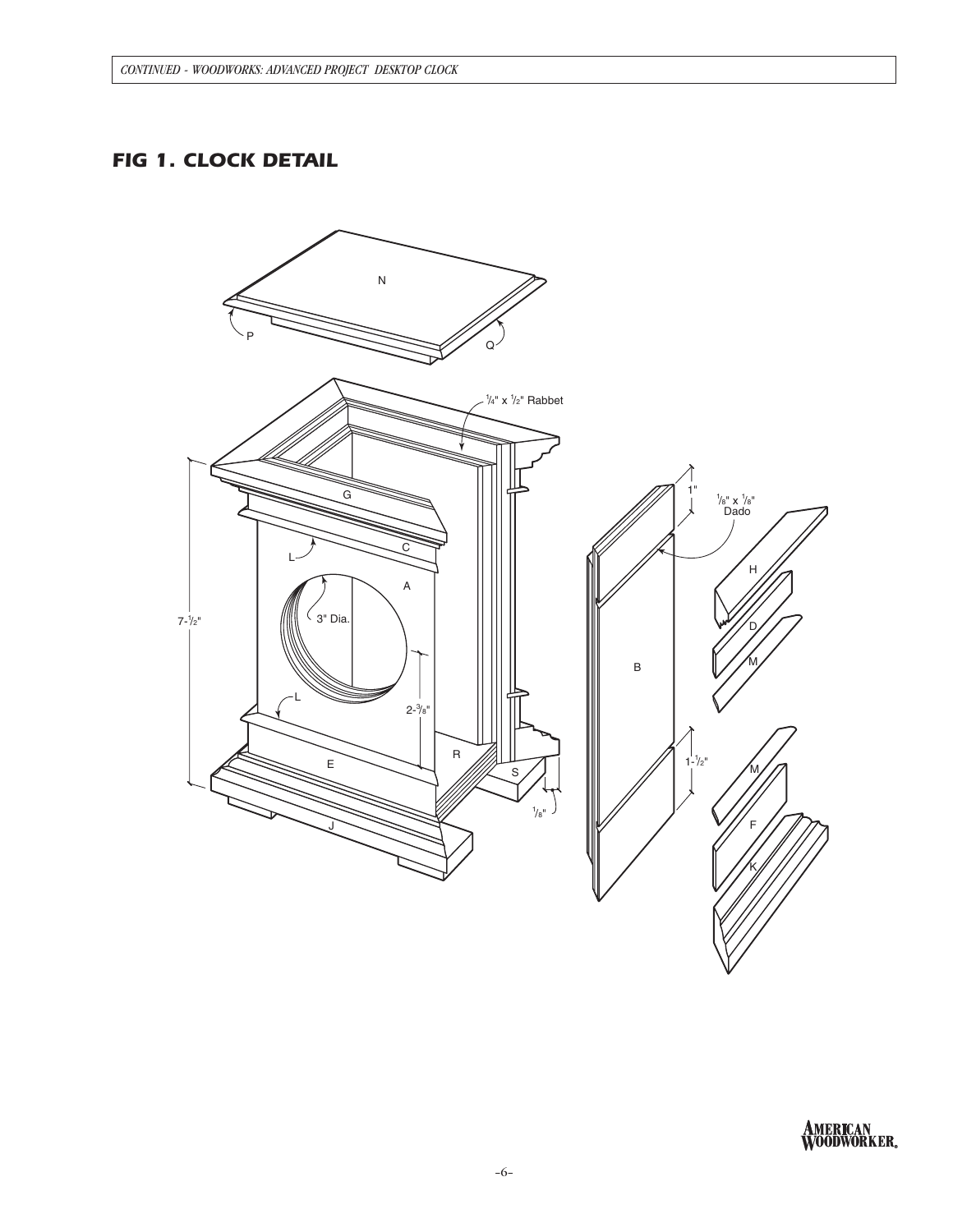

# *FIG 2. GLUE AND CLAMP THE FLAT TRIM*

*FIG 3. GLUE AND CLAMP THE MOLDING*